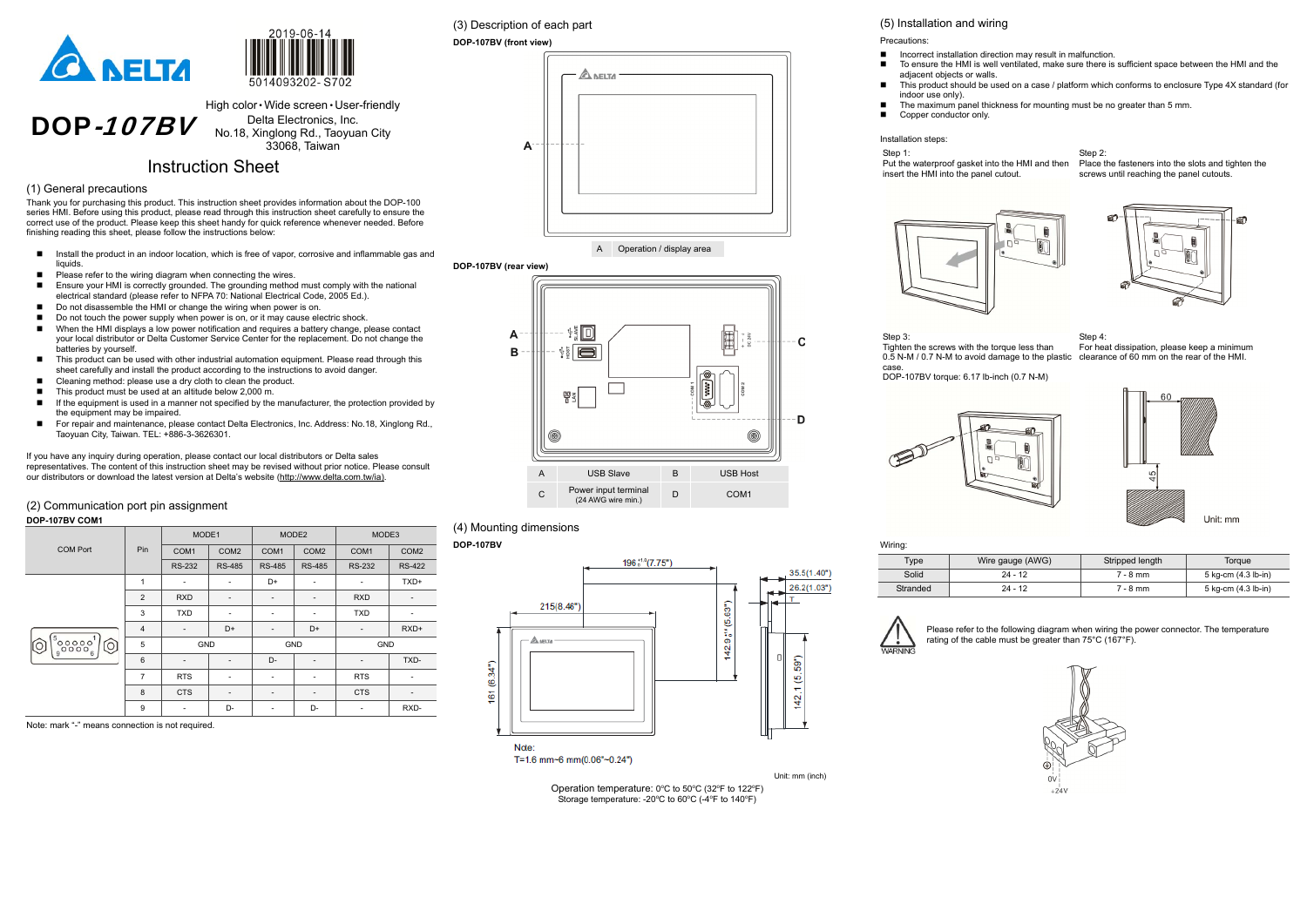#### (6) Hardware specifications

| <b>Model</b>            |                                                | <b>DOP-107BV</b>                                                                                                                               |  |  |  |  |
|-------------------------|------------------------------------------------|------------------------------------------------------------------------------------------------------------------------------------------------|--|--|--|--|
|                         | Panel type                                     | 7" TFT LCD (65535 colors)                                                                                                                      |  |  |  |  |
|                         | Resolution                                     | 800 x 480 pixels                                                                                                                               |  |  |  |  |
| Display                 | Backlight                                      | LED backlight (half-life under room temperature $25^{\circ}$ C > 20,000 hours) <sup>1</sup>                                                    |  |  |  |  |
|                         | Display range                                  | 154.08 mm * 85.92 mm                                                                                                                           |  |  |  |  |
|                         | <b>Brightness</b>                              | 400 cd / $m2$ (Typ.)                                                                                                                           |  |  |  |  |
|                         | <b>CPU</b>                                     | ARM Cortex-A8 (800 MHz)                                                                                                                        |  |  |  |  |
|                         | <b>Flash ROM</b>                               | 256 Mbytes                                                                                                                                     |  |  |  |  |
|                         | <b>RAM</b>                                     | 256 Mbytes                                                                                                                                     |  |  |  |  |
|                         | Touchscreen                                    | 4-wire resistive touchscreen > 1,000,000 operated                                                                                              |  |  |  |  |
|                         | <b>Buzzer</b>                                  | Multi-tone frequency $(2 K - 4 KHz) / 80 dB$                                                                                                   |  |  |  |  |
|                         | Network interface                              | N/A                                                                                                                                            |  |  |  |  |
|                         | <b>USB</b>                                     | 1 USB Slave Ver 2.0; 1 USB Host Ver 2.0                                                                                                        |  |  |  |  |
|                         | SD                                             | N/A                                                                                                                                            |  |  |  |  |
|                         | COM <sub>1</sub>                               | RS-232 (supporting flow control) / RS-485 <sup>*2</sup>                                                                                        |  |  |  |  |
| Serial<br>communication | COM <sub>2</sub>                               | RS-422 / RS-485 <sup>*2</sup>                                                                                                                  |  |  |  |  |
| port                    | COM <sub>3</sub>                               | N/A                                                                                                                                            |  |  |  |  |
|                         | Auxiliary function key                         | N/A                                                                                                                                            |  |  |  |  |
| Calendar                |                                                | Built-in                                                                                                                                       |  |  |  |  |
|                         | Cooling method                                 | Natural cooling                                                                                                                                |  |  |  |  |
|                         | Approvals                                      | CE / UL (please use shielding network cable and magnetic ring with the filter of<br>300 ohm / 100 MHz)                                         |  |  |  |  |
|                         | Panel waterproof level                         | IP65 / NEMA4 / UL TYPE 4X (indoor use only)                                                                                                    |  |  |  |  |
|                         | Operation voltage <sup>*2</sup>                | DC +24V (-15% to +15%) (please use an isolated power supply)<br>Supplied by Class 2 or SELV circuit (isolated from MAINS by double insulation) |  |  |  |  |
|                         | Leakage current                                | 500 VAC for 1 minute (between DC24V terminal and FG terminal)                                                                                  |  |  |  |  |
|                         | Power consumption <sup>*2</sup>                | 8.6 W (Max) <sup>*3</sup>                                                                                                                      |  |  |  |  |
|                         | Backup battery                                 | 3V lithium battery CR2032 × 1                                                                                                                  |  |  |  |  |
|                         | Backup battery life                            | About 3 years or more at 25°C<br>(subject to operation temperature and condition)                                                              |  |  |  |  |
|                         | Operation temperature                          | 0°C to 50°C (32°F to 122°F)                                                                                                                    |  |  |  |  |
| Storage temperature     |                                                | -20 °C to +60 °C (-4 °F to 140 °F)                                                                                                             |  |  |  |  |
| Operating environment   |                                                | 10% - 90% RH [0°C - 40°C], 10% - 55% RH [41°C - 50°C];<br>pollution degree: 2                                                                  |  |  |  |  |
|                         | <b>Vibration resistance</b>                    | Conforms to IEC61131-2: continuous vibration 5 Hz - 8.3 Hz<br>with amplitude 3.5 mm; 8.3 Hz - 150 Hz with amplitude 1G                         |  |  |  |  |
|                         | Shock resistance                               | Conforms to IEC60068-2-27:<br>11 ms, 15 G Peak, in X, Y, Z directions each for 6 times                                                         |  |  |  |  |
|                         | Dimension                                      | 215 x 161 x 35.5                                                                                                                               |  |  |  |  |
|                         | $(W)$ x $(H)$ x $(D)$ mm<br>Mounting dimension | 196.9 x 142.9                                                                                                                                  |  |  |  |  |
|                         | $(W)$ x $(H)$ mm<br>Weight                     | Approx. 700 g                                                                                                                                  |  |  |  |  |

#### Note:

- 1. The half-life of the backlight is defined as the maximum luminance being reduced by 50% when the maximum drive current is supplied to the HMI. The life of LED backlight shown here is estimated at the maximum drive current is supplied to the HMI. The life of LED backlight shown here is estimated at the room temperature of 25°C with ambient humidity.
- 2. The withstand voltage of the isolated power circuit is 1500V peak for 1 minute.
- 3. The HMI power consumption is the power consumed when the HMI is not connecting with other peripheral devices. To ensure normal operation of the HMI, the recommended capacity of the power supply is 1.5 to 2 times of the specified power consumption.
- 4. Isolated power supply is recommended.
- 5. For DOPSoft programming software for the DOP-100 series and the user manual, you can download them at http://www.delta.com.tw/ia.
- 6. The DOP-100 series can be used with other industrial automation equipment. Please read through this sheet carefully and install the product according to the instructions to avoid danger.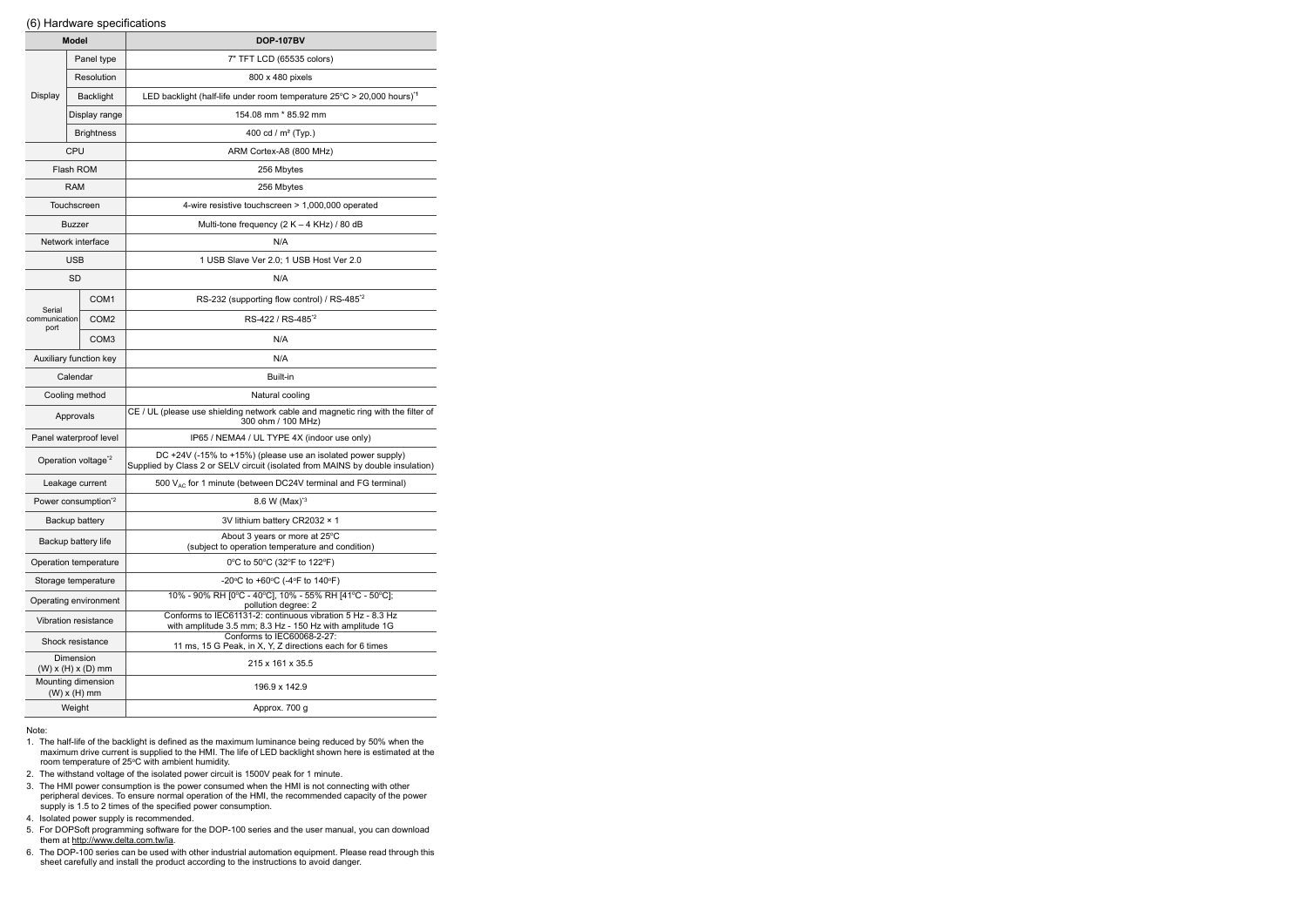DOP-107BV

#### Yüksek Renk · Geniş Ekran · Kullanıcı Dostu

 $2019-06-1$ 

Delta Electronics, Inc.

No.18, Xinglong Rd., Taoyuan City 33068, Taiwan

# **Bilgi Dokümanı**

### (1) Önsöz

- Ürünün kurulumunu aşındırıcı, yanıcı gaz veya sıvılardan uzak, temiz ve kuru yerlere yapınız. Sadece iç mekânda kullanınız
- Tüm bağlantıların dokümanda belirtildiği gibi olduğuna emin olunuz.
- HMI toprak bağlantısının doğru olduğuna emin olunuz. Topraklama metodu uluslararası elektrik standardına uyumlu olmalıdır (NFPA 70: National Electrical Code, 2005 Ed).
- Ürün enerjili iken HMI'ı sökmeyiniz ve bağlantılara müdahale etmeyiniz.
- Calişma sırasında güç kaynağına dokunmayınız. Aksi halde elektrik çarpması meydana gelebilir.<br>■ HMLdüsük pil uvarısı gösterirse ve pil değisimi gerekirse lütfen firmamız ile temasa geçiniz
- HMI düşük pil uyarısı gösterirse ve pil değişimi gerekirse lütfen firmamız ile temasa geçiniz, kendiniz değiştirmeyiniz.
- DOP-100 serisi endüstriyel otomasyon ekipmanı olarak kullanılır. Lütfen bu dokümanı dikkatli okuyun ve tehlikeli durumları önlemek için ürünü belirtilen direktiflere uygun kurunuz.
- Temizleme metodu: Ürünü temizlemek için kuru bir bez kullanınız.
- Ürün 2000m altında bir rakımda kullanılmalıdır.
- Eğer ürün imalatçı tarafından belirtilmeyen bir şekilde kullanılıyorsa, ürün tarafından sağlanan koruma bozulabilir.
- Ürünle ilgili sorularınız için firmamız ile kontak kurabilirsiniz.

Bu ürünü satın aldığınız için teşekkür ederiz. Bu bilgi dokümanı DOP-100 serileri için bilgiler sağlar. Ürünü kullanmadan önce, doğru şekilde kullanım sağlamak için lütfen dokümanı tamamen okuyunuz. Ayrıca daha sonra ihtiyaç duyulduğunda kullanabilmek için bu dokümanı iyi muhafaza ediniz. Bu dokümanı okumayı bitirdikten sonra lütfen aşağıda yazılı olan talimatları uygulayınız.

Ürünün kullanımı ile ilgili sorularınız için teknik servisimizle kontak kurabilirsiniz. Bu bilgi dokümanının içeriği herhangi bir bildirime gerek duyulmadan değiştirilebilir. Dokümanın son versiyonunu internetten indirebilirsiniz. http://www.delta.com.tw/ia.

- Yanlış kurulum arızalara sebep olabilir.
- boşluk olduğundan emin olun.
- kullanılmalıdır.
- 
- Sadece bakır kondansatör.

#### (2) Haberleşme Pinleri

#### **DOP-107BV COM1**

|                 |                | MOD <sub>1</sub>         |                          | MOD <sub>2</sub>         |                          | MOD <sub>3</sub>         |                          |
|-----------------|----------------|--------------------------|--------------------------|--------------------------|--------------------------|--------------------------|--------------------------|
| <b>COM Port</b> | Pin            | COM <sub>1</sub>         | COM <sub>2</sub>         | COM1                     | COM <sub>2</sub>         | COM <sub>1</sub>         | COM <sub>2</sub>         |
|                 |                | <b>RS-232</b>            | <b>RS-485</b>            | <b>RS-485</b>            | <b>RS-485</b>            | <b>RS-232</b>            | <b>RS-422</b>            |
|                 | 1              | $\overline{\phantom{a}}$ | ۰                        | D+                       | $\overline{\phantom{0}}$ | $\overline{\phantom{a}}$ | TXD+                     |
|                 | 2              | <b>RXD</b>               | -                        | $\overline{\phantom{a}}$ |                          | <b>RXD</b>               | $\overline{\phantom{a}}$ |
|                 | 3              | <b>TXD</b>               | -                        | $\overline{\phantom{a}}$ |                          | <b>TXD</b>               | $\overline{\phantom{a}}$ |
|                 | $\overline{4}$ | $\overline{\phantom{a}}$ | D+                       | $\overline{\phantom{a}}$ | D+                       | $\overline{\phantom{a}}$ | RXD+                     |
| ိ၀၀၀၀၀ န်<br>Ô  | 5              | <b>GND</b>               |                          | <b>GND</b>               |                          | GND                      |                          |
|                 | $6\phantom{1}$ | $\overline{\phantom{a}}$ | -                        | D-                       |                          |                          | TXD-                     |
|                 | $\overline{7}$ | <b>RTS</b>               | $\overline{\phantom{a}}$ | $\overline{\phantom{a}}$ | -                        | <b>RTS</b>               | $\overline{\phantom{a}}$ |
|                 | 8              | <b>CTS</b>               | -                        | $\overline{\phantom{a}}$ |                          | <b>CTS</b>               | $\overline{\phantom{a}}$ |
|                 | 9              | $\overline{\phantom{a}}$ | D-                       | ٠                        | D-                       |                          | RXD-                     |

Not: "-" olarak yazılan pinlere bağlantı yapılmaz.

T=1.6 mm~6 mm(0.06"~0.24")

### (3) Parça Açıklamaları

#### **DOP-107BV (Öm Görünüm)**





#### **DOP-107BV (Arka Görünüm)**



D COM1



(4) Montaj Ölçüleri

**DOP-107BV** 



Birim: mm (inch)

Çalışma Sıcaklığı: 0°C ~ 50°C (32°F ~ 122°F) Depolama Sıcaklığı: -20°C ~ 60°C (-4°F ~ 140°F)





#### Önlemler:

- HMI'ın iyi havalandırıldığından emin olmak için, HMI ile yakın objeler veya duvarlar arasında yeterli
- Bu ürün, 4X standartına uygun bir kasa / platform (sadece kapalı alanda kullanım) üzerinde
- Montaj için kullanılan panelin kalınlığı 5 mm'den az olmalıdır.

#### Montaj Adımları:

Adım 1: HMI içine su geçirmez contanın takıldığına emin



olunuz ve sonra pano boşluğuna yerleştiriniz.



Adım 2: Montaj aparatlarını HMI'ın yuvalarına yerleştiriniz ve sonra panoya değene kadar vidaları sıkınız.







Adım 4:

 Isı dağılımı sağlanabilmesi için HMI arka paneli ile duvar, kurulum yüzeyi veya başka kontrol cihazı ile arasında en ez 60 mm boşluk bırakınız.





| Kablolama: |  |
|------------|--|
|            |  |

| Tip         | Kablo Ölçüsü (AWG) | Soyma Uzunluğu | Tork                |
|-------------|--------------------|----------------|---------------------|
| Tek Damarlı | 24 - 12            | 7 - 8 mm       | 5 kg-cm (4.3 lb-in) |
| Cok Damarlı | 24 - 12            | 7 - 8 mm       | 5 kg-cm (4.3 lb-in) |



Besleme konektörü bağlantısının aşağıdaki şekilde gösterildiği gibi yapıldığına emin olunuz. Kablo sıcaklık dayanım derecesi  $75^{\circ}$ C (167 $^{\circ}$ F)'den yüksek olmalıdır. Please refer to the following diagram when wiring the power connector. The temperature rating of the cable must be greater than 75°C (167°F).

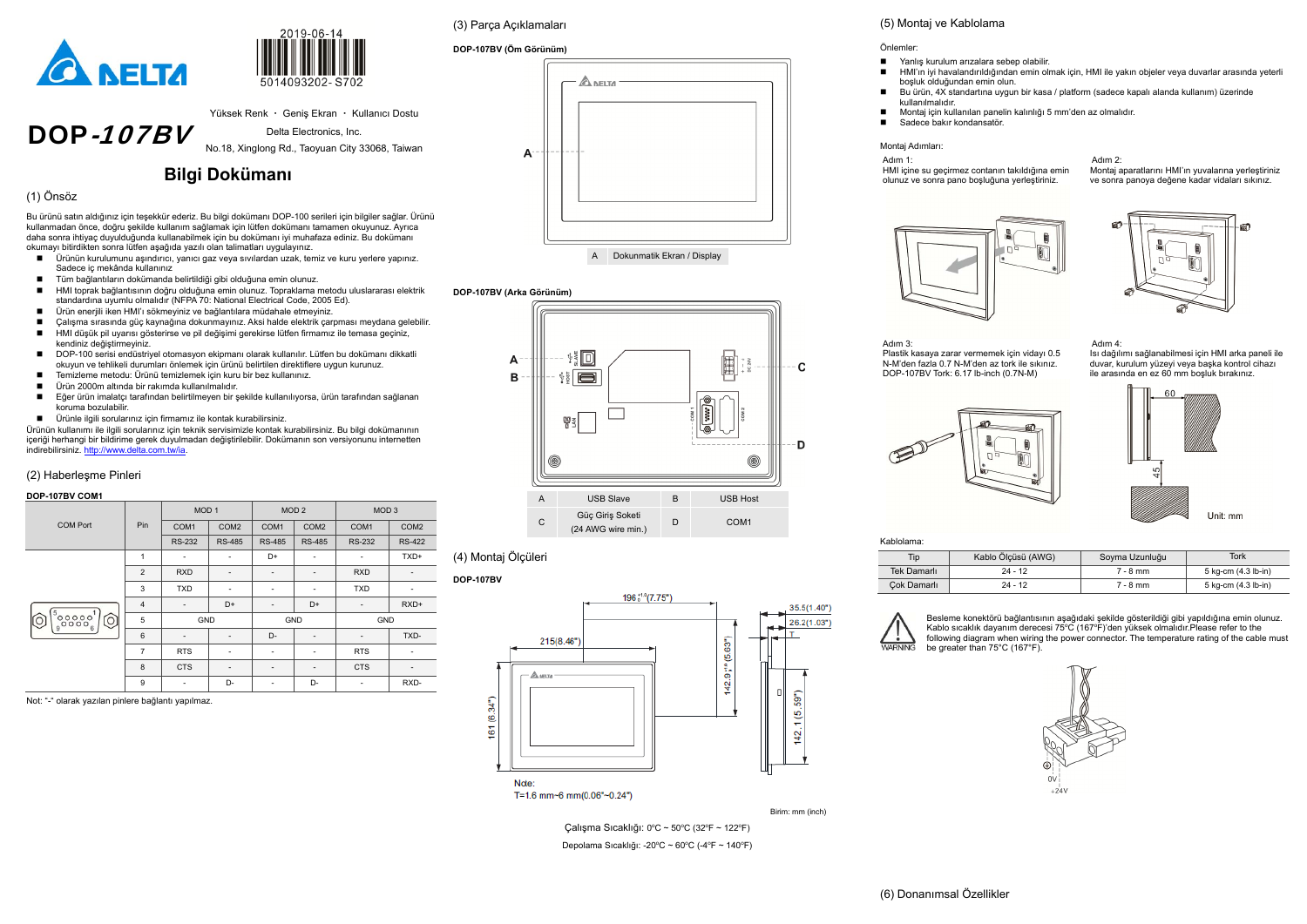| <b>Model</b>                |                                      | <b>DOP-107BV</b>                                                                                                                                  |  |  |  |  |
|-----------------------------|--------------------------------------|---------------------------------------------------------------------------------------------------------------------------------------------------|--|--|--|--|
|                             | Panel Tipi                           | 7" TFT LCD (65535 Renk)                                                                                                                           |  |  |  |  |
|                             | Çözünürlük                           | 800 x 480 Piksel                                                                                                                                  |  |  |  |  |
| Ekran                       | Aydınlatma                           | LED Aydınlatma (Yarım ömürde 25°C'de 20,000 saatten az) <sup>*1</sup>                                                                             |  |  |  |  |
|                             | Ekran Ölçüsü                         | 154.08 mm * 85.92 mm                                                                                                                              |  |  |  |  |
|                             | Parlaklık                            | 400 cd / m <sup>2</sup> (Tipik.)                                                                                                                  |  |  |  |  |
|                             | <b>CPU</b>                           | ARM Cortex-A8 (800 MHz)                                                                                                                           |  |  |  |  |
|                             | Flash ROM                            | 256 Mbytes                                                                                                                                        |  |  |  |  |
|                             | RAM                                  | 256 Mbytes                                                                                                                                        |  |  |  |  |
|                             | <b>Dokunmatik</b>                    | 4 kablolu Rezistif Dokunmatik Ekran > 1,000,000 dokunma                                                                                           |  |  |  |  |
|                             | Buzzer                               | Multi-tone frequency (2 K - 4 KHz) / 80 dB                                                                                                        |  |  |  |  |
|                             | Ethernet Arabirimi                   | Yok                                                                                                                                               |  |  |  |  |
|                             | <b>USB</b>                           | 1 USB Slave Ver 2.0; 1 USB Host Ver 2.0                                                                                                           |  |  |  |  |
|                             | <b>SD</b>                            | Yok                                                                                                                                               |  |  |  |  |
|                             | COM <sub>1</sub>                     | RS-232 (Flow Kontrol Destekler) / RS-485 <sup>*2</sup>                                                                                            |  |  |  |  |
| Seri<br>Haberleşme<br>Portu | COM <sub>2</sub>                     | RS-422 / RS-485 <sup>*2</sup>                                                                                                                     |  |  |  |  |
|                             | COM <sub>3</sub>                     | Yok                                                                                                                                               |  |  |  |  |
| Fonksiyon Tuşları           |                                      | Yok                                                                                                                                               |  |  |  |  |
|                             | Takvim                               | Dahili                                                                                                                                            |  |  |  |  |
|                             | Soğutma Metodu                       | Doğal Soğutma                                                                                                                                     |  |  |  |  |
|                             | Sertifikalar                         | CE / UL (Lütfen ekranlı Ethernet kablosu ve 300 ohm/100 MHz filtre ile<br>manyetik halka kullanınız)                                              |  |  |  |  |
|                             | Su Geçirmezlik Seviyesi              | IP65 / NEMA4 / UL Tip 4X (Bina içi kullanım içindir)                                                                                              |  |  |  |  |
|                             | Çalışma Voltajı <sup>*2</sup>        | DC +24V (-15% ~ +15%) (Lütfen dahili filtreli güç kaynağı kullanınız.)<br>SELV ile beslenir. (Şebeke hattından çift yalıtım ile izole edilmiştir) |  |  |  |  |
|                             | Kacak Akım Dayanımı                  | 1 dakika için 500 V <sub>AC</sub> (DC24V terminal ve FG terminalleri arası)                                                                       |  |  |  |  |
|                             | Güç Tüketimi <sup>*2</sup>           | 8.6 W (Max) <sup>*3</sup>                                                                                                                         |  |  |  |  |
|                             | Yedekleme Pili                       | 3V lithium battery CR2032 × 1                                                                                                                     |  |  |  |  |
|                             | Yedekleme Pil Ömrü                   | Normal koşullarda 25°C'de 3 yıl veya daha fazla.                                                                                                  |  |  |  |  |
|                             | Çalışma Sıcaklığı                    | $0^{\circ}$ C ~ 50°C (32°F ~ 122°F)                                                                                                               |  |  |  |  |
|                             | Depolama Sıcaklığı                   | -20°C ~ +60°C (-4°F ~ 140°F)                                                                                                                      |  |  |  |  |
| Çalışma Ortamı              |                                      | 10% ~ 90% RH [0°C - 40°C], 10% ~ 55% RH [41°C - 50°C];<br>Kirlenme Derecesi: 2                                                                    |  |  |  |  |
|                             | Titreşim Direnci                     | IEC61131-2 ile uyumlu; Sürekli: 5 Hz ~ 8.3 Hz 3.5 mm, 8.3 Hz ~ 150 Hz 1 G                                                                         |  |  |  |  |
|                             | Şok Direnci                          | IEC60068-2-27 ile uyumlu: 11 ms, 15 G Pik, X, Y, Z yönünde 6 kere                                                                                 |  |  |  |  |
|                             | Ölçüleri<br>(G) x (Y) x (D) mm       | 215 x 161 x 35.5                                                                                                                                  |  |  |  |  |
|                             | Kurulum Ölçüleri<br>$(G)$ x $(Y)$ mm | 196.9 x 142.9                                                                                                                                     |  |  |  |  |
| Ağırlık                     |                                      | Yaklaşık. 700 g                                                                                                                                   |  |  |  |  |

#### Not:

- 1. Arka ışık yarı-ömrü maksimum besleme akımı HMI'ya uygulandığında orijinal parlaklığın %50 oranında azaltılmış olması olarak tanımlanır. Burada gösterilen LED aydınlatma ömrü 25°C normal sıcaklık ve nem koşullarında tahmini bir değerdir.
- 2. İzoleli güç devresi dayanma voltajı 1 dakika için 1500 V pik.
- 3. HMI güç tüketimi herhangi bir cihaza bağlı değil iken tükettiği güçtür. Normal çalışma için tavsiye edilen güç kaynağı tüketilen gücün 1.5 ~ 2 katıdır.
- 4. İzoleli güç kaynağı kullanılması tavsiye edilir.
- 5. DOP-100 serisi ürünlerin program editörü olan DOPSoft programı ve kullanıcı manuel'i web sayfamızdan indirilebilirsiniz. <u>http://www.delta.com.tw/ia.</u>
- 6. DOP-100 serisi endüstriyel otomasyon donanımı olarak kullanılabilir. Tehlikeleri önlemek için bu bilgi dokümanını dikkatlice okuyun ve belirtilen direktiflere göre kurulumu gerçekleştirin.

#### Delta Greentech Elektronik San. Ltd. Ști.

Şerifali Mahallesi, Hendem Caddesi, Kule Sokak, No:16, A Blok Ümraniye / İstanbul, Türkiye TEL: +90 216 499 99 10 Fax: + 90 216 499 80 70 Website: www.delta-turkey.com

# **Factory information:**<br>Delta Electronics, Inc.

Detra Electronics, inc.<br>Taiwan<br>31-1 Xingbang Road,<br>Guishan Industrial Zone,<br>Taywan County 33370,<br>TEL: 886-3-362-6301<br>FAX: 886-3-362-7267 China China<br>1888 Jiangxing East Road,<br>Wujlang Economic Development Zone<br>Wujlang City, Jiang Su Province,<br>Pople's Republic of China (Post code: 215<br>TEL: 86-512-6340-7008<br>FAX: 86-769-6340-7290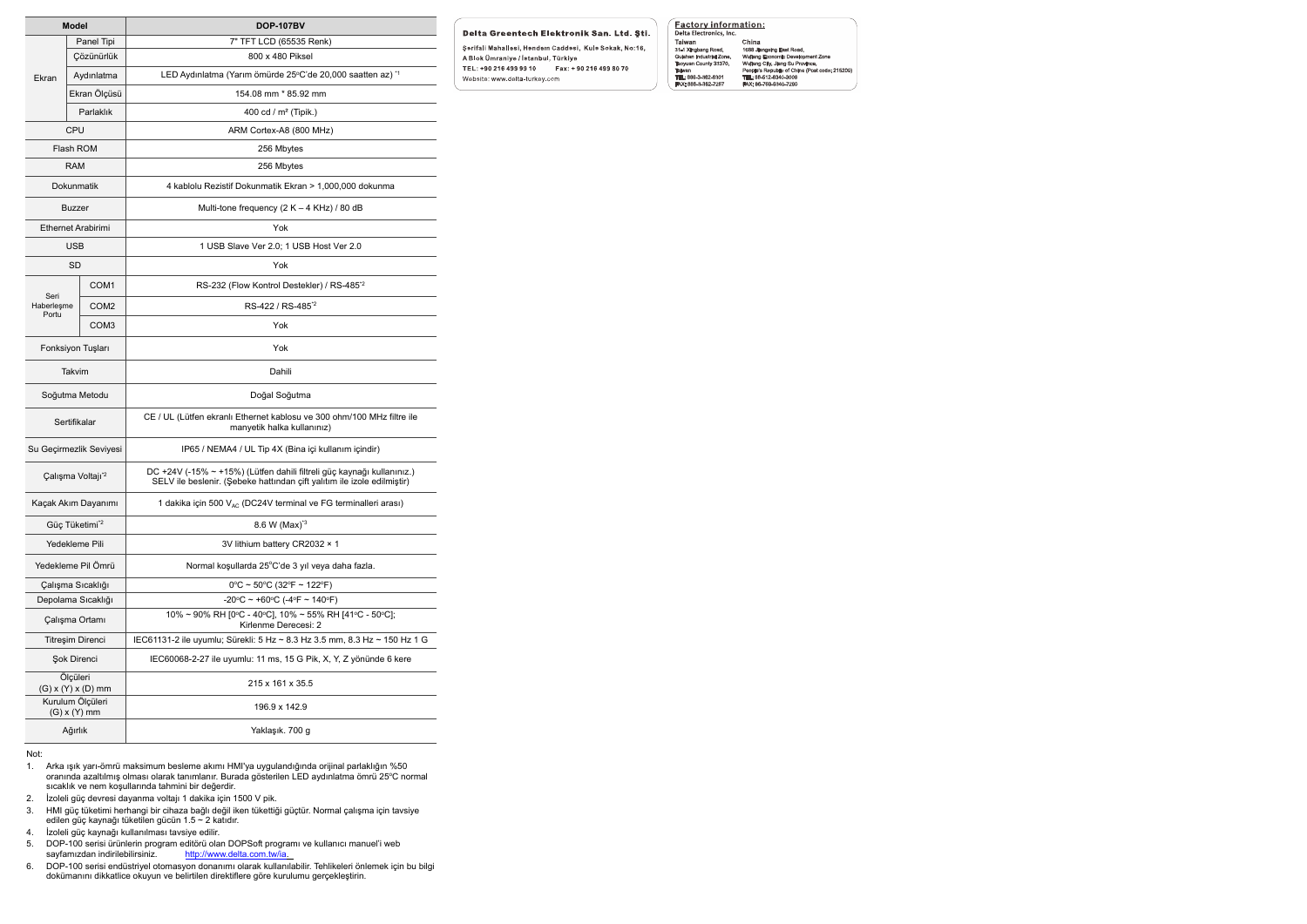

DOP-107BV



高彩·寬螢幕·友善人機介面 Delta Electronics, Inc, No.18, Xinglong Rd., Taoyuan City 33068, Taiwan

安裝說明

#### (1) ⼀般注意事項

感謝您使用本產品 · 本人機介面安裝說明書提供 DOP-100 系列人機介面的相關資訊 · 在使用之前 · 請您仔 細詳讀本說明書以確保正確使用本產品。此外,請妥善將本說明書放置在明顯的地點以便隨時查閱。在您 尚未讀完本說明書前,請務必遵守下列事項:

- 安裝的環境必須為沒有水氣、腐蝕性氣體及可燃性氣體之室內安裝環境 (indoor use only) 。
- 接線時﹐請依接線圖說明施工。
- 接地工程必須確實實施 · 接地時須遵照國家現行相關電工法規之規定施行 (請參考 NFPA 70: National Electrical Code, 2005 Ed.)。
- 在通電時‧請勿拆解人機介面或更改配線。
- $\blacksquare$ 在通電運作時,請勿接觸電源處,以免觸電。
- $\blacksquare$ 當程式顯示電量不足時須更換電池並請聯絡台達電子或當地經銷商,請勿自行更換。
- $\blacksquare$ ■ 此產品適用於工業自動化設備﹐請詳細閱讀此說明﹐並依指示安裝避免產生危險。
- 清潔方式 : 請以乾布擦拭清潔。
- $\blacksquare$ ■ 適用之海拔高度為 2000 米以下。
- 若使用本設備時未遵循製造商所訂定之規格﹐將導致本設備所提供的保護功能受損。
- 維修請聯絡: 台達電子工業股份有限公司 · 台灣桃園市興隆路 18 號 · TEL: 03-3626301 ·

如果您在使用上仍有問題,請洽詢經銷商或者本公司客服中心。由於產品精益求精,當內容規格有所修正 時,請洽詢代理商或至台達網站(http://www.delta.com.tw/ia)下載最新版本。

**DOP-107BV (正面) A NELTA**  $\mathsf{A}$ 

請確實將固定片螺絲組裝入內,然後下方鉤住 前蓋螺絲頭頂住控制箱內側。

砳





- 
- 



#### (2) 通訊腳位定義

#### **DOP-107BV COM1 定義**

|                                              |                | MODE1                    |                          | MODE <sub>2</sub>        |                  | MODE3                    |                  |
|----------------------------------------------|----------------|--------------------------|--------------------------|--------------------------|------------------|--------------------------|------------------|
| COM Port 示意图                                 | 脚位             | COM <sub>1</sub>         | COM <sub>2</sub>         | COM <sub>1</sub>         | COM <sub>2</sub> | COM <sub>1</sub>         | COM <sub>2</sub> |
|                                              |                | <b>RS-232</b>            | <b>RS-485</b>            | <b>RS-485</b>            | <b>RS-485</b>    | <b>RS-232</b>            | <b>RS-422</b>    |
|                                              | 1              | $\overline{\phantom{a}}$ | $\overline{\phantom{a}}$ | D+                       |                  | ۰                        | TXD+             |
|                                              | $\overline{2}$ | <b>RXD</b>               | -                        | -                        |                  | <b>RXD</b>               |                  |
| $\frac{1}{6}$ 00000 $\frac{1}{6}$<br>$\circ$ | 3              | <b>TXD</b>               | $\overline{\phantom{a}}$ | ٠                        |                  | <b>TXD</b>               | ۰                |
|                                              | $\overline{4}$ | $\overline{\phantom{a}}$ | D+                       | $\overline{\phantom{a}}$ | D+               | $\overline{\phantom{a}}$ | RXD+             |
|                                              | 5              | GND                      |                          | GND                      |                  | GND                      |                  |
|                                              | 6              | $\overline{\phantom{a}}$ | $\overline{\phantom{a}}$ | D-                       |                  |                          | TXD-             |
|                                              | 7              | <b>RTS</b>               | $\overline{\phantom{a}}$ | ٠                        |                  | <b>RTS</b>               |                  |
|                                              | 8              | <b>CTS</b>               | $\overline{\phantom{a}}$ | -                        |                  | <b>CTS</b>               | -                |
|                                              | 9              | $\overline{\phantom{a}}$ | D-                       | ٠                        | D-               | $\overline{\phantom{a}}$ | RXD-             |

註:未標示處不需連接

(3) 各部位說明

A 操作/顯示區域



(4) 開孔尺寸

#### **DOP-107BV**



T=1.6 mm~6 mm(0.06"~0.24")

單位:mm (inch)

操作溫度為 0℃~50℃;儲存溫度為-20℃~+60℃

為了使冷卻循環效果良好,安裝人機介面時,其上下左右與相鄰的物品和擋板(牆)必須保持足夠的空

### (5) 安裝方向與配線

注意事項:

- 安裝方向必須依規定﹐否則會造成故障﹐
- $\blacksquare$ 間,否則會造成散熱不良。
- $\blacksquare$ ■ 使用於 Type 4X 室內用等級之外殼平面。
- $\blacksquare$ ■ 安裝面板最大板厚請勿超過 5 mm。
- 請用銅製導線。

安裝示意圖:

步驟一:



步驟二:

### 步驟三:請以 0.5 N-M / 0.7 N-M 扭力鎖緊 · 切記不可超過此 扭力,否則將造成塑膠外殼的損壞。 DOP-107BV 扭力:6.17 lb-inch (0.7N-M)



步驟四:

- 
- 請確實將防水墊圈裝入,然後再安裝人機介面。





電源配線(AWG) | 剝線長度 | 扭力  $24 \sim 12$  7 ~ 8 mm 5 kg-cm (4.3 lb-in)  $24 \sim 12$  7 ~ 8 mm 5 kg-cm (4.3 lb-in)

請參考下圖電源接頭端子進行配線 · 安裝與配線要求至少使用耐溫等級 75°c 以上:



| 配線: |  |
|-----|--|
| 種類  |  |
| 單芯線 |  |
| 多芯線 |  |

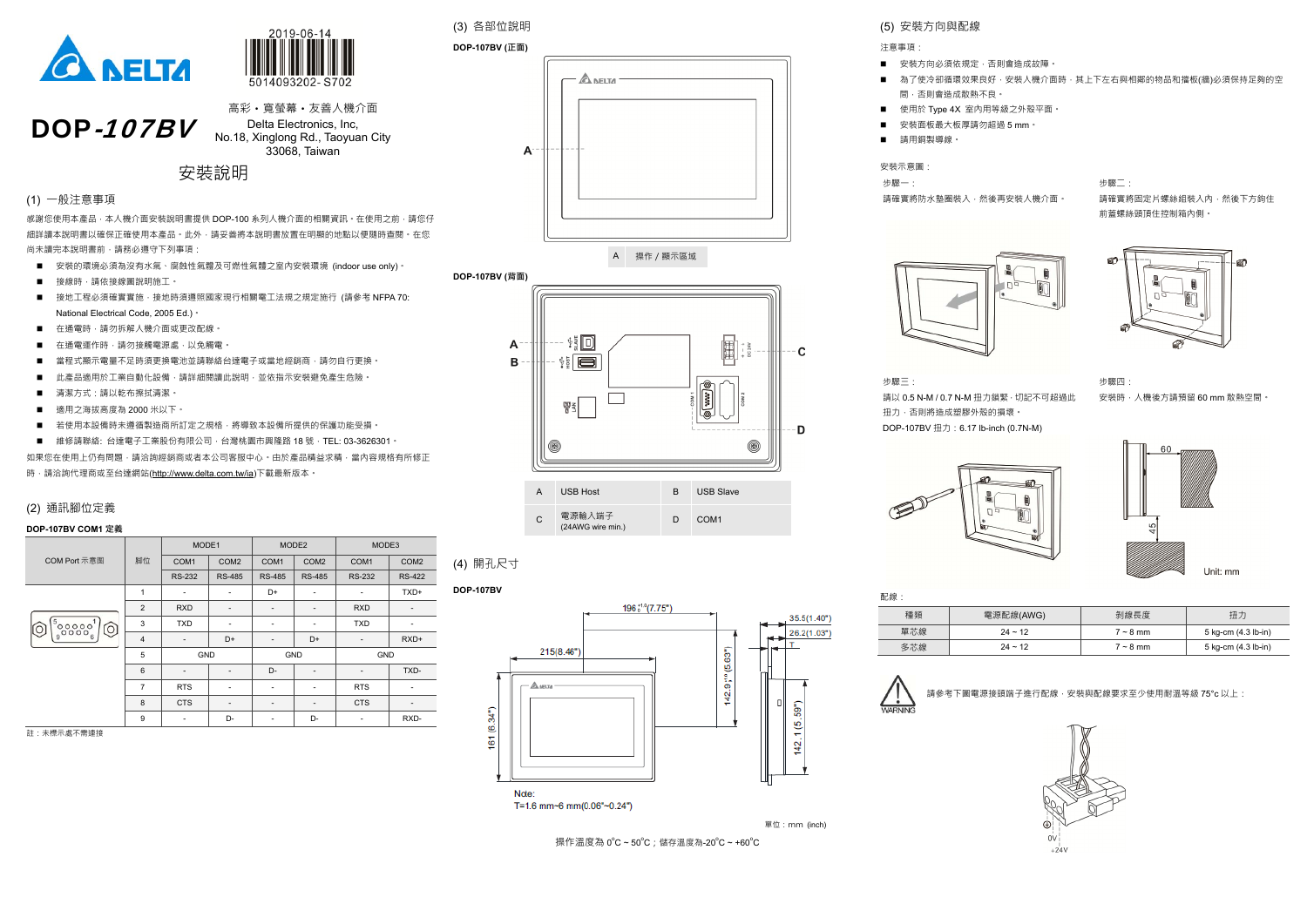|       | 型號                       | <b>DOP-107BV</b>                                                                                                      |  |  |  |
|-------|--------------------------|-----------------------------------------------------------------------------------------------------------------------|--|--|--|
|       | 面板種類                     | 7" TFT LCD (65535 色)                                                                                                  |  |  |  |
|       | 解析度                      | 800 x 480 pixels                                                                                                      |  |  |  |
| 顯示器   | 背光燈                      | LED Back Light (常溫 25°C 下半衰期 > 2 萬小時)*1                                                                               |  |  |  |
|       | 顯示範圍                     | 154.08mm * 85.92mm                                                                                                    |  |  |  |
|       | 亮度                       | 400 cd / m <sup>2</sup> (Typ.)                                                                                        |  |  |  |
|       | 中央處理器                    | ARM Cortex-A8 (800MHz)                                                                                                |  |  |  |
|       | Flash ROM                | 256 Mbytes                                                                                                            |  |  |  |
|       | <b>RAM</b>               | 256 Mbytes                                                                                                            |  |  |  |
|       | 觸控面板                     | 四線電阻式 > 1,000,000 operated                                                                                            |  |  |  |
|       | 蜂鳴器                      | Multi-Tone Frequency (2K ~ 4K Hz) / 80dB                                                                              |  |  |  |
|       | 網路介面                     | N/A                                                                                                                   |  |  |  |
|       | <b>USB</b>               | 1 USB Slave Ver 2.0 ; 1 USB Host Ver 2.0                                                                              |  |  |  |
|       | SD                       | N/A                                                                                                                   |  |  |  |
|       | COM <sub>1</sub>         | RS-232 (支援流量控制) / RS485 *2                                                                                            |  |  |  |
| 串列通訊埠 | COM <sub>2</sub>         | RS-422 / RS-485 <sup>*2</sup>                                                                                         |  |  |  |
|       | COM <sub>3</sub>         | N/A                                                                                                                   |  |  |  |
| 輔助鍵   |                          | N/A                                                                                                                   |  |  |  |
|       | 萬年曆                      | 內建                                                                                                                    |  |  |  |
|       | 冷卻方式                     | 自然冷卻                                                                                                                  |  |  |  |
|       | 安規認證                     | CE / UL (請使用 shielding 網路線與使用磁環 300 ohm / 100 MHz 濾波)                                                                 |  |  |  |
|       | 面板防水等級                   | IP65 / NEMA4 / UL TYPE 4X (僅限用於室內環境)                                                                                  |  |  |  |
|       | 工作電壓*2                   | DC +24V (-15% ~ +15%) (請使用隔離式電源供應器)<br>Supplied by Class 2 or SELV circuit (isolated from MAINS by double insulation) |  |  |  |
|       | 絕緣耐力                     | DC24V 端子與 FG 端子間: AC500V, 1 分鐘                                                                                        |  |  |  |
|       | 消耗功率"                    | 8.6 W (Max) <sup>*3</sup>                                                                                             |  |  |  |
|       | 記憶體備份電池                  | 3V 鋰電池 CR2032 × 1                                                                                                     |  |  |  |
|       | 備份雷池壽命                   | 依使用環境溫度及使用條件而不同,常溫 25°C 下壽命約三年以上                                                                                      |  |  |  |
|       | 操作溫度                     | $0^{\circ}$ C ~ 50 $^{\circ}$ C                                                                                       |  |  |  |
|       | 儲存溫度                     | $-20^{\circ}$ C ~ +60 $^{\circ}$ C                                                                                    |  |  |  |
|       | 工作環境                     | 10%~90% RH [0~40°C] · 10%~55% RH [41~50°C] · 污染等級 2                                                                   |  |  |  |
|       | 耐震動                      | IEC61131-2 規定連續震動 5 Hz ~ 8.3 Hz 3.5 mm, 8.3 Hz ~ 150 Hz 1G                                                            |  |  |  |
|       | 耐衝擊                      | IEC60068-2-27 規定耐衝擊 11 ms, 15G Peak, X, Y, Z 方向各 6 次                                                                  |  |  |  |
|       | 尺寸                       | 215 x 161 x 35.5                                                                                                      |  |  |  |
|       | $(W)$ x $(H)$ x $(D)$ mm |                                                                                                                       |  |  |  |
|       | 開孔尺寸<br>$(W)$ x $(H)$ mm | 196.9 x 142.9                                                                                                         |  |  |  |
|       | 重量                       | 約 700 g                                                                                                               |  |  |  |

註:

1. 背光模組半衰期的定義:最大驅動電流下 · 背光亮度衰退到最大亮度的一半時 · 即為半衰期 · 所標示之 壽命時間為 25  $^{\circ}$ C 常溫常濕工作環境下之預估值。

- 2. 隔離電路耐受規格:可承受 1 分鐘 1500 V 高壓突波。
- 3. 消耗功率為無外接週邊設備時,人機本體所消耗的功率。建議選用的電源供應器容量為標示消耗功率之 1.5~2 倍,以確保人機工作正常。
- 4. 建議使用隔離式電源供應器。
- 5.DOP-100 系列編輯軟體 DOPSoft 系列及其使用操作手冊,可由台達網站下載取得,網址為 http://www.delta.com.tw/ia。
- 6. DOP-100 系列適用於工業自動化設備,請詳細閱讀此說明,並依指示安裝避免產生危險。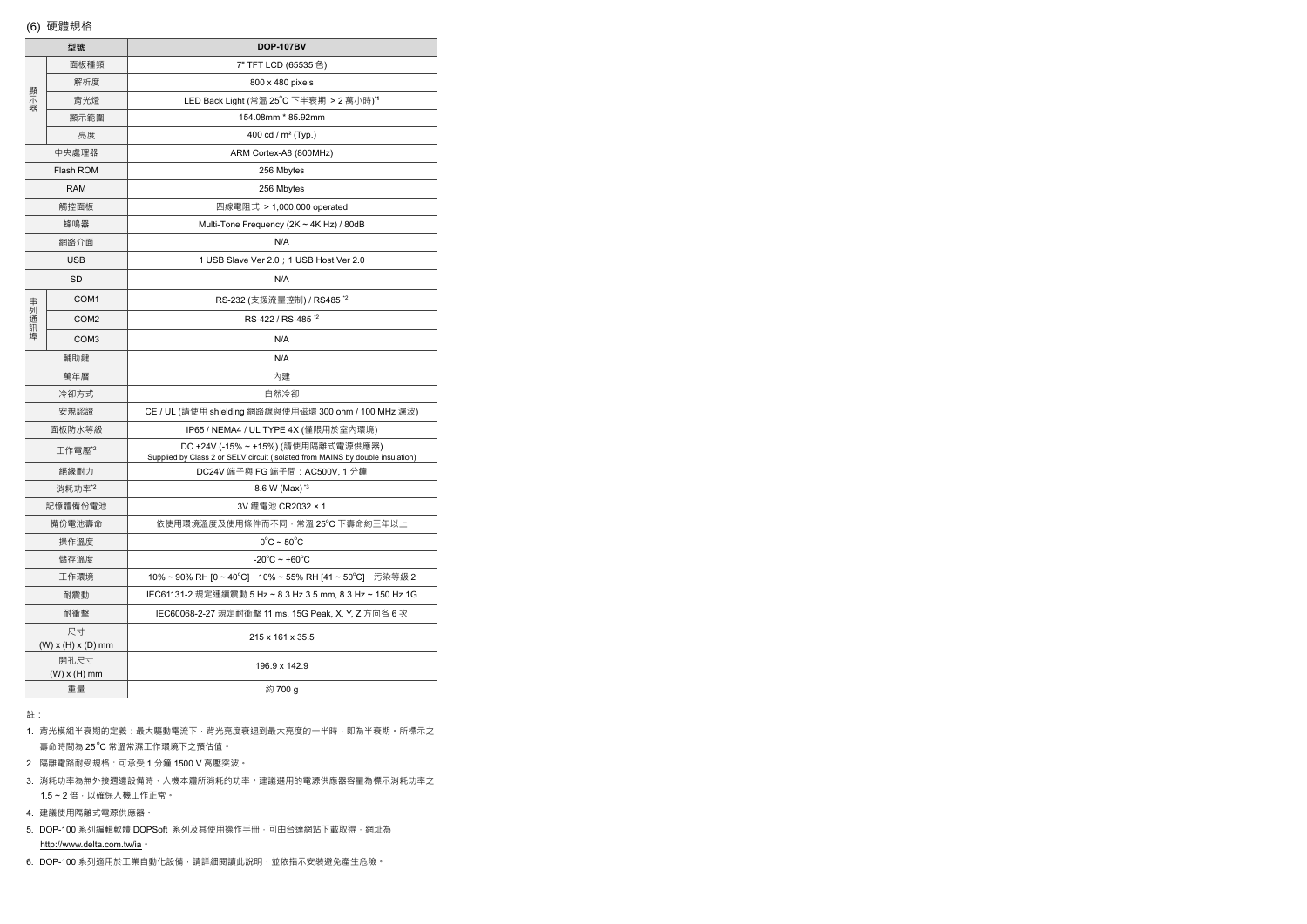



**DOP***-107BV*  高彩‧宽屏幕‧友好人机界面Delta Electronics, Inc, No.18, Xinglong Rd., Taoyuan City 33068, Taiwan

# 安装说明

#### (1) ⼀般注意事项

感谢您使用本产品 · 本人机界面安装说明书提供 DOP-100 系列人机界面的相关信息 · 在使用之前 · 请您仔 细阅读本说明书以确保正确使用本产品。此外,请妥善将本说明书放置在明显的地点以便随时查阅。在您 尚未读完本说明书前,请务必遵守下列事项:

- 安装的环境必须为没有水气、腐蚀性气体及可燃性气体的室内安装环境 (indoor use only)。
- 接线时﹐请依接线图说明施工。
- 接地工程必须确认实施 · 接地时须遵照国家现行相关电工法规的规定施行 (请参考 NFPA 70: National Electrical Code, 2005 Ed.)。
- 在通电时•请勿拆解人机界面或更改配线。
- $\blacksquare$ 在通电运作时,请勿接触电源处,以免触电。
- $\blacksquare$ 当程式显示电量不足时须更换电池并请联络台达电子或当地经销商,请勿自行更换。
- $\blacksquare$ ■ 此产品适用于工业自动化设备﹐请仔细阅读此说明﹐并依指示安装避免产生危险。
- 清洁方式 : 请用干布擦拭清洁。
- $\blacksquare$ ■ 适用于海拔高度为 2000 米以下。
- 若使用本设备时未遵循制造商所制定的规格 · 将导致本设备所提供的保护功能受损 ·
- 维修请联络: 台达电子工业股份有限公司 · 台湾桃园市兴隆路 18 号 · TEL: 03-3626301 ·

如果您在使用上仍有问题,请咨询经销商或者本公司客服中心。由于产品精益求精,当内容规格有所修改 时,请咨询代理商或至台达网站(http://www.delta.com.tw/ia)下载最新版本。

**DOP-107BV (正面) A NELTA**  $\mathsf{A}$ 

#### (2) 通讯脚位定义

#### **DOP-107BV COM1 定义**

|                                        |                | MODE1                    |                          | MODE <sub>2</sub>        |                  | MODE3                    |                  |
|----------------------------------------|----------------|--------------------------|--------------------------|--------------------------|------------------|--------------------------|------------------|
| <b>COM Port 示意图</b>                    | 脚位             | COM <sub>1</sub>         | COM <sub>2</sub>         | COM1                     | COM <sub>2</sub> | COM <sub>1</sub>         | COM <sub>2</sub> |
|                                        |                | <b>RS-232</b>            | <b>RS-485</b>            | <b>RS-485</b>            | <b>RS-485</b>    | <b>RS-232</b>            | <b>RS-422</b>    |
|                                        | 1              | $\overline{\phantom{a}}$ | $\overline{\phantom{a}}$ | D+                       | ۰                | $\overline{\phantom{a}}$ | TXD+             |
|                                        | $\overline{2}$ | <b>RXD</b>               | $\overline{\phantom{a}}$ | $\overline{\phantom{a}}$ |                  | <b>RXD</b>               | -                |
| $\frac{1}{6}$ 00000 $\frac{1}{6}$<br>Ő | 3              | <b>TXD</b>               | $\overline{\phantom{a}}$ | $\overline{\phantom{a}}$ |                  | <b>TXD</b>               | ۰                |
|                                        | $\overline{4}$ | $\overline{\phantom{a}}$ | D+                       | $\overline{\phantom{a}}$ | D+               | $\overline{\phantom{a}}$ | RXD+             |
|                                        | 5              | <b>GND</b>               |                          | GND                      |                  | GND                      |                  |
|                                        | $6\phantom{1}$ | $\overline{\phantom{a}}$ | $\overline{\phantom{a}}$ | $D -$                    |                  |                          | TXD-             |
|                                        | 7              | <b>RTS</b>               | $\overline{\phantom{a}}$ | ٠                        |                  | <b>RTS</b>               | ۰                |
|                                        | 8              | <b>CTS</b>               | $\overline{\phantom{a}}$ | $\overline{\phantom{a}}$ | -                | <b>CTS</b>               | -                |
|                                        | 9              | $\overline{\phantom{a}}$ | D-                       | $\overline{\phantom{a}}$ | D-               | ۰                        | RXD-             |

注:未标示处不需连接

(3) 各部位说明

A 操作/显示区域

**DOP-107BV (背面)** 



|              | クワンク トマン<br>$1 + 1$ |                     |
|--------------|---------------------|---------------------|
| $24 \sim 12$ | $7 \sim 8$ mm       | 5 kg-cm (4.3 lb-in) |
| $24 \sim 12$ | $7 \sim 8$ mm       | 5 kg-cm (4.3 lb-in) |
|              |                     |                     |







<sup>C</sup>电源输入端子 (24AWG wire min.)

D COM1

(4) 开孔尺寸

**DOP-107BV** 



T=1.6 mm~6 mm(0.06"~0.24")

单位:mm (inch)

操作温度为 0℃~50℃;储存温度为-20℃~+60℃



(5) 安装方向与配线 注意事项:

- 安装方向必须依规定﹐否则会造成故障﹐
- $\blacksquare$ 否则会造成散热不良。
- $\blacksquare$ ■ 使用于 Type 4X 室内用等级的外壳平面。
- $\blacksquare$ ■■ 请用铜制导线。

安装示意图:

步骤一:

请确实将防水垫圈装入,然后再安装人机界面。





步骤二:请确认将固定片螺丝组装入内,然后下方钩住 前盖螺丝头顶住控制箱内侧。

■ 安装面板最大板厚请勿超过 5 mm。

为了使冷却循环效果良好,安装人机界面时,其上下左右与相邻的物品和挡板(墙)必须保持足够的空间

步骤三:请以 0.5 N-M / 0.7 N-M 扭力锁紧 ·切记不可超过此 扭力﹐否则将造成塑胶外壳的损坏。 DOP-107BV 扭力:6.17 lb-inch (0.7N-M)







Unit: mm

| 配线: |              |               |                     |
|-----|--------------|---------------|---------------------|
| 种类  | 电源配线(AWG)    | 剥线长度          | 扭力                  |
| 单芯线 | $24 \sim 12$ | $7 \sim 8$ mm | 5 kg-cm (4.3 lb-in) |
| 多芯线 | $24 \sim 12$ | $7 \sim 8$ mm | 5 kg-cm (4.3 lb-in) |

| $\sum_{\text{WARTNING}}$<br>请参考下图电源接头端子进行配线 · 安装与配线要求至少使用耐温等级 75°c 以上: |  |
|------------------------------------------------------------------------|--|
|------------------------------------------------------------------------|--|